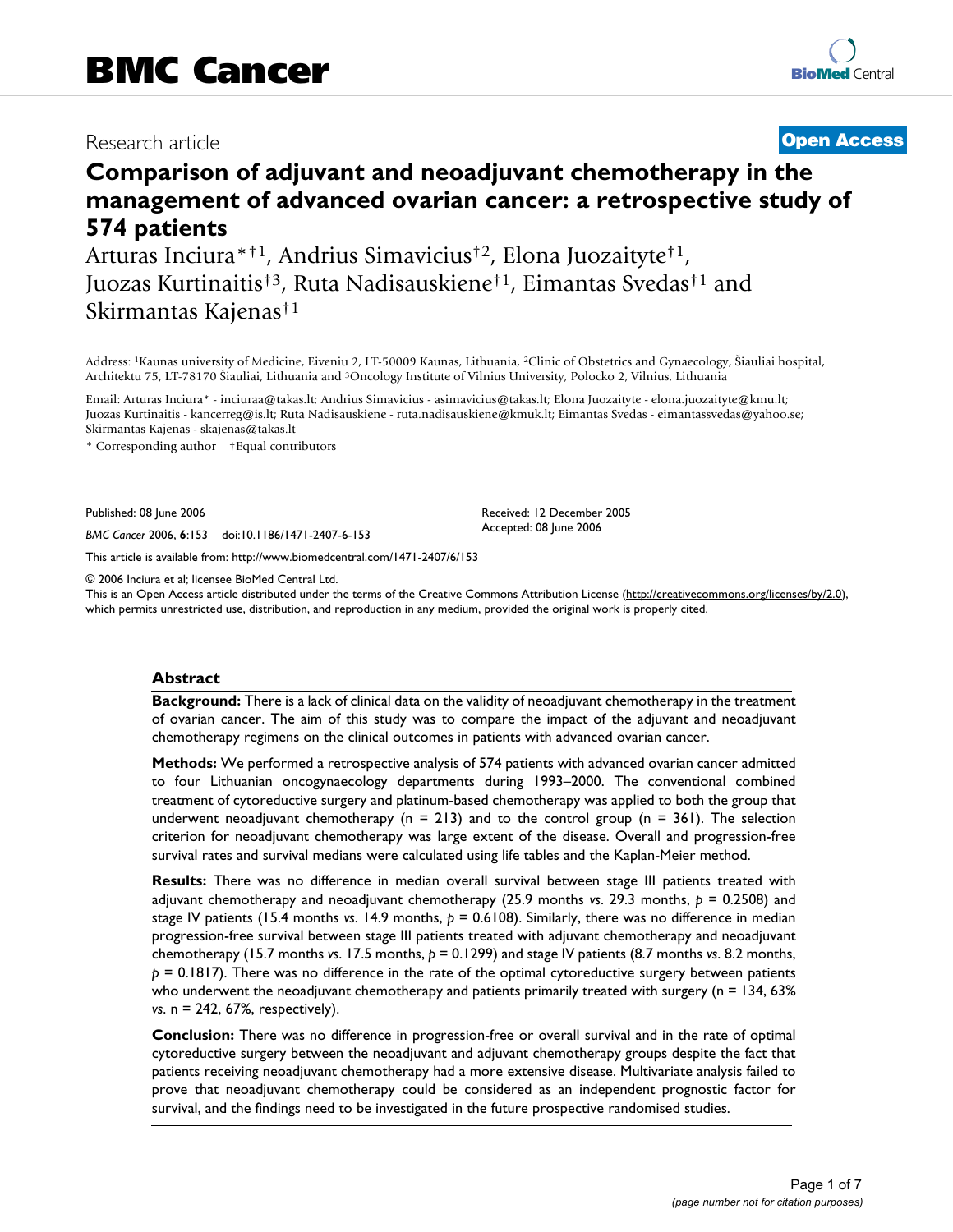# **Background**

Ovarian cancer is the leading cause of death among all gynaecologic cancers in Europe and the United States. The incidence of ovarian cancer has been steadily increasing over the past 10 years in many countries, reaching the overall lifetime risk of 1.8% [1]. Despite new medical and surgical advances and new chemotherapeutic regimens, the overall 5-year survival for patients with stage III and IV epithelial ovarian cancer has remained relatively unchanged over the last 40 years. After the application of cytoreductive surgery and adjuvant chemotherapy with cisplatin/cyclophosphamide, the 5-year survival among stage III cases is 10–20%, and among stage IV cases – even below 10%. The optimisation of the treatment is the only way to prolong the survival of such patients.

Frei in 1982 originally introduced the definition of neoadjuvant chemotherapy to describe chemotherapy treatment of primary solid tumours before surgical ablation. Tumour downstaging has been demonstrated for a variety of tumour types after neoadjuvant chemotherapy. Unlike most solid tumour types, resection of metastatic sites from ovarian cancer is an accepted practice. It was assumed that optimal cytoreductive surgery could be performed in only about 50% of patients with ovarian cancer stages III or IV. In this group of patients, neoadjuvant chemotherapy was applied as an alternative to conventional surgery. Neoadjuvant chemotherapy resulted in adequate tumour shrinkage and allowed for the surgical treatment of tumours previously considered to be unresectable. Neoadjuvant chemotherapy could lead to optimal conditions for cytoreductive surgery and further increase the survival rate. There is a number of assumed advantages and potential disadvantages of neoadjuvant chemotherapy. The proposed benefits include tumour downstaging, which allows for more conservative surgery or more optimal cytoreductive surgery for unresectable tumours. The potential disadvantages include the selection of resistant tumour cell clones, less complete tumour downstaging, and higher local relapse as a result of more conservative surgery and compromised wound healing. Retrospective data support a survival benefit to maximum tumour reduction in advanced stage ovarian cancer. Bristow RE et al. in a meta-analysis of 6885 patients demonstrated a significant positive correlation between the percentage of maximal cytoreduction and a log median survival time [2]. However, 50 to 60% of patients with advanced disease are not optimally debulked [3]. For this subset of patients, the overall prognosis is worse despite significant heterogeneity in tumour chemosensitivity.

Optimal surgery after neoadjuvant chemotherapy is feasible for 60–94% of patients with advanced ovarian cancer [4-8]. The responses of ovarian cancer to neoadjuvant chemotherapy vary from 60% to 80%. This allows for predicting chemosensitive tumours after neoadjuvant chemotherapy. Patients with tumours sensitive to chemotherapy can be treated with optimal cytoreductive surgery, and increased overall and progression-free survival can be expected. In contrast, the feasibility of optimal surgery and the prognosis of patients with chemoresistant tumours are lesser.

The results of studies on neoadjuvant chemotherapy are presented in Table 1. In many studies, surgery was performed after 3 to 4 chemotherapy cycles due to smaller chemotherapy-induced fibrosis compared to fibrosis that develops after six courses of chemotherapy. Earlier studies showed that second-look surgery after 6 cycles of chemotherapy did not increase the survival of patients.

Recently, the efficiency of neoadjuvant chemotherapy in ovarian cancer treatment has been widely discussed, but data for the legitimation of this treatment technique are not sufficient. We found that it is important to analyse and share experience in clinical practice due to the favourable situation in Lithuania where there is already a formed tradition to apply neoadjuvant chemotherapy.

The aim of this study was to evaluate the role of neoadjuvant chemotherapy in the management of advanced ovarian cancer compared to adjuvant chemotherapy, and to determine the impact of the neoadjuvant chemotherapy on the optimisation of cytoreductive surgery.

# **Methods**

The study included 574 patients with advanced ovarian cancer (FIGO stages III – IV) treated in four Lithuanian oncogynaecology departments during 1993–2000. The information about the patients for this study was obtained from medical records. All the studied patients underwent combined treatment of cytoreductive surgery and chemotherapy CP scheme (*Cisplatin* 75 mg/m2 + *Cyclophosphamide* 750 mg/m2 every 3 weeks). The patients were treated with neoadjuvant chemotherapy (3 cycles of chemotherapy, cytoreductive surgery, and 3–5 cycles of chemotherapy) or adjuvant chemotherapy (cytoreductive surgery and 6–8 cycles of chemotherapy). Clinical findings and diagnostic imaging findings were used to decide whether to start the treatment with surgery or with chemotherapy. The selection criterion for neoadjuvant chemotherapy was the large extent of the disease – large volume of ascites, and large tumours in pelvis or abdomen detected by palpation or radiologically. The optimal cytoreduction in this analysis was considered to be achieved when the largest tumour diameter of residual disease was less than 2 cm. Patients treated with 6–8 cycles of the first line chemotherapy were included into the study. Prolongation of chemotherapy (8 cycles) was performed to patients who responded to chemotherapy.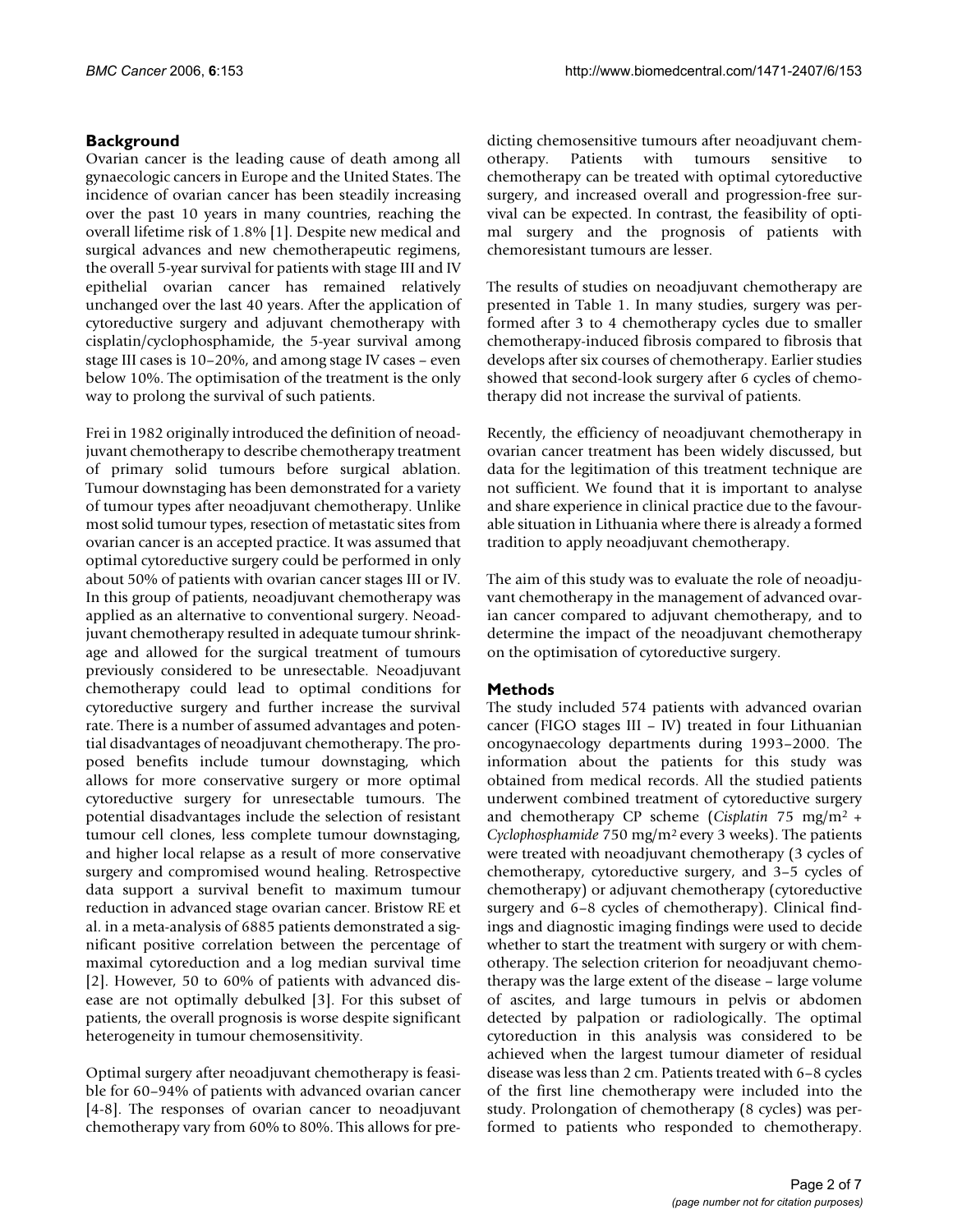| <b>Authors</b>            | No. of patients treated with<br>neoadjuvant chemotherapy | <b>Main conclusion</b>                                                                                                                                                                                                                                                                           |
|---------------------------|----------------------------------------------------------|--------------------------------------------------------------------------------------------------------------------------------------------------------------------------------------------------------------------------------------------------------------------------------------------------|
| Kuhn W et al. (8)         | 37                                                       | Better median survival in the group treated with neoadjuvant chemotherapy<br>compared with the group treated with primary cytoreductive surgery                                                                                                                                                  |
| Onnis A et al. (9)        | 88                                                       | In 46% of operated patients, the residual tumour was $\leq$ 2 cm. An improvement in<br>the quality of surgery and disease-free period was observed, while survival rate did<br>not improve when comparing the neoadjuvant chemotherapy group to the group<br>that received adjuvant chemotherapy |
| Shimizu Y et al. (10)     | 74                                                       | In 46% of operated patients, the residual tumour was $\leq$ 2 cm. Survival for the<br>optimally debulked neoadjuvant chemotherapy group was significantly higher than<br>that for the optimally debulked adjuvant chemotherapy group                                                             |
| Vergote I et al. (II)     | 75                                                       | Crude survival was higher when selecting about one-half of patients for<br>neoadjuvant chemotherapy                                                                                                                                                                                              |
| Surwit E. et al. (12)     | 29                                                       | Median survival was 22 months                                                                                                                                                                                                                                                                    |
| Schwartz PE et al. (13)   | 59                                                       | No statistical difference was observed in overall and progression-free survival<br>between the group treated with neoadjuvant chemotherapy and the<br>conventionally treated group                                                                                                               |
| Jacob JH et al. $(14)$    | 22                                                       | The same survival as in 18 matched controls                                                                                                                                                                                                                                                      |
| Lim JT et al. $(15)$      | 30                                                       | Neoadjuvant chemotherapy can make patients operable                                                                                                                                                                                                                                              |
| Lawton FG et al. (16)     | 36                                                       | 78% of patients were treated with neoadjuvant chemotherapy, of whom in 89%<br>the residual tumour was $\leq 2$ cm                                                                                                                                                                                |
| Ansquer Y et al. (17)     | 54                                                       | Better survival of patients treated with neoadjuvant chemotherapy compared to<br>patients with non-debulked tumours                                                                                                                                                                              |
| Recchia F et al. (18)     | 34                                                       | Median survival was 28 months for stage IV patients                                                                                                                                                                                                                                              |
| Loizzi V et al. (19)      | 30                                                       | Survival in the neoadjuvant and adjuvant chemotherapy groups was similar                                                                                                                                                                                                                         |
| Kayikcioglu F et al. (20) | 45                                                       | Primary neoadjuvant chemotherapy followed by cytoreductive surgery did not<br>appear to worsen the prognosis                                                                                                                                                                                     |
| Morice P et al. (21)      | 57                                                       | Survival rates were similar in patients who underwent interval debulking surgery<br>or primary debulking surgery                                                                                                                                                                                 |
| Ivanov S et al. (22)      | 46                                                       | The five-year survival rate following the neoadjuvant chemotherapy was the same<br>as in case of conventional chemotherapy                                                                                                                                                                       |

**Table 1: Retrospective studies in which patients with advanced ovarian cancer were treated with neoadjuvant chemotherapy followed by cytoreductive surgery.**

Characteristics of patients, disease, and treatment are presented in Table 2.

The last date of follow-up was December 31<sup>st</sup> 2003. The dates of death and the cause of death were obtained from the records of the Lithuanian Cancer Registry. No patients were found alive by December 31st 2003, and no other causes of death rather than ovarian cancer were certified in the death certificates. Two endpoints have been used in the study – the date of death (overall survival) and the date of disease progression (progression-free survival). Overall and progression-free survival rates and survival medians were calculated using life tables and the Kaplan-Meier method. The univariate and multivariate Cox proportional hazards modelling was applied in order to evaluate the significance of prognostic factors (age, morphology, treatment (adjuvant or neoadjuvant chemotherapy), the optimality of surgery, and the duration of first-line chemotherapy) on the overall survival and disease-free survival. The survival estimates and the Cox proportional hazard modelling were performed using procedures of the STATA (version 7). The hazard ratio was calculated in order to establish the difference in the degree of survival between the groups, and to account for differences that might have been the effects of tumour stage, treatment, age, and other patient characteristics. The ratio of less than one indicated fewer deaths compared to the reference group, whereas the ratio greater than one indicated the opposite. The log-rank test was used to investigate the difference in overall and disease-free survival rates between the studied groups. Mantel-Haenszel estimate was used to estimate the odds ratio of cytoreductive surgery followed by neoadjuvant treatment. Estimates were also controlled by age and stage. All the statistical tests were two-tailed, and *p*-values of less than 0.05 were considered to be significant. The study was approved by the local ethical committee (approval number – BE-2-53-A).

# **Results**

In the group of patients who underwent neoadjuvant chemotherapy, the median overall survival was 712 days (23.7 months), [95% CI 668–769], and the median progression-free survival – 400 days (13.3 months), [95% CI 347–465]. In the group of patients who received conventional treatment (adjuvant chemotherapy), the median overall survival was 762 days (25.4 months), [95% CI 730–783], and the median progression-free survival – 451 [95% CI 410–501] days (15 months). No statistically sig-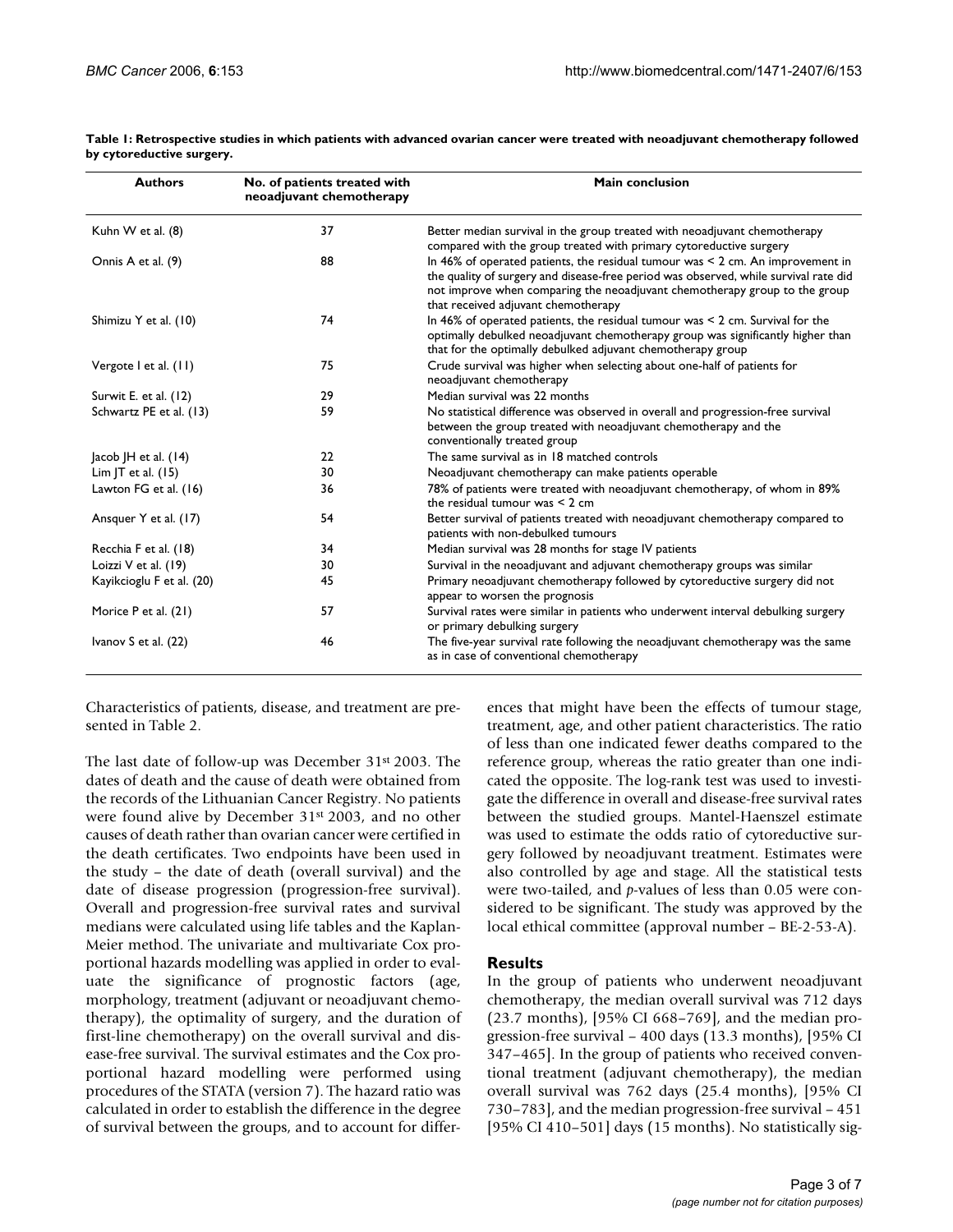| <b>Feature</b>                                          | Neoadjuvant chemotherapy | <b>Adjuvant chemotherapy</b> | <b>Total</b> |
|---------------------------------------------------------|--------------------------|------------------------------|--------------|
| <b>Number of patients</b>                               | 213                      | 361                          | 574          |
| Stage:                                                  |                          |                              |              |
| Ш                                                       | 165                      | 305                          | 470          |
| IV                                                      | 48                       | 56                           | 104          |
| Age by years:                                           |                          |                              |              |
| < 65                                                    | 123                      | 236                          | 359          |
| >65                                                     | 90                       | 125                          | 215          |
| Morphology:                                             |                          |                              |              |
| Serous                                                  | 84                       | 135                          | 219          |
| <b>Mucinous</b>                                         | 48                       | 67                           | 115          |
| Endometrioid                                            | 49                       | $ $ $ $ 8                    | 167          |
| Other types (clear cell,<br>undifferentiated and mixed) | 32                       | 41                           | 73           |
| <b>Cytoreductive surgery:</b>                           |                          |                              |              |
| Optimal                                                 | 134                      | 242                          | 376          |
| Suboptimal                                              | 79                       | 119                          | 198          |
| Number of chemotherapy                                  |                          |                              |              |
| cycles                                                  |                          |                              |              |
| 6 cycles                                                | 109                      | 244                          | 353          |
| 8 cycles                                                | 104                      | 117                          | 221          |

#### **Table 2: Characteristics of patients, disease, and treatment**

nificant difference was observed in the median overall survival between the group treated with neoadjuvant chemotherapy and the conventionally treated group (*p* = 0.1310) (Figure 1). No statistical difference was found in the median progression-free survival between neoadjuvant and adjuvant chemotherapy groups (*p* = 0.078) (Figure 2).

The median overall survival in stage III patients treated with neoadjuvant chemotherapy was 778 days (25.9 months) [95% CI 723–850], and in those treated conventionally – 879 days (29.3 months) [95% CI 780–951] (*p* = 0.2508). The median progression-free survival in stage III patients treated with neoadjuvant chemotherapy was 471 days (15.7 months) [95% CI 388–515], and in those treated with adjuvant chemotherapy – 524 days (17.5 months) [95% CI 478–567] (*p* = 0.1299). The median survival in stage IV patients treated with neoadjuvant chemotherapy was 463 days (15.4 months) [95% CI 403– 503], and in those treated conventionally – 446 days (14.9 months) [95% CI 411–502] (*p* = 0.6108). The median progression-free survival in stage IV patients treated with neoadjuvant chemotherapy was 261 days (8.7 months) [95% CI 237–291], and in those treated with adjuvant chemotherapy – 245 days (8.2 months) [95% CI 213–287] (*p* = 0.1817).

There were no significant differences in overall survival between both treatment groups in case of serous  $(p =$ 0.396), endometrioid ( $p = 0.197$ ), and mucinous tumours (*p* = 0.256). No significant differences in progression-free survival between neoadjuvant and standard treatment groups were found in case of serous (*p* = 0.299), endometrioid ( $p = 0.098$ ), and mucinous tumours ( $p = 0.509$ ) either.

No statistical difference was observed in the overall survival ( $p = 0.065$ ) or in the progression-free survival ( $p =$ 0.094) between the group treated with neoadjuvant chemotherapy and the conventionally treated group for those patients who underwent optimal cytoreduction. No statistical difference was observed in the overall survival (*p*  $= 0.117$ ) or in the progression-free survival ( $p = 0.791$ ) between the group treated with neoadjuvant chemotherapy and the conventionally treated group for those patients who underwent not optimal cytoreduction. The analysis of subgroups of patients with different histological subtypes of tumours showed no significant difference in overall and progression-free survival for optimally and suboptimally debulked patients between neoadjuvant chemotherapy and standard treatment.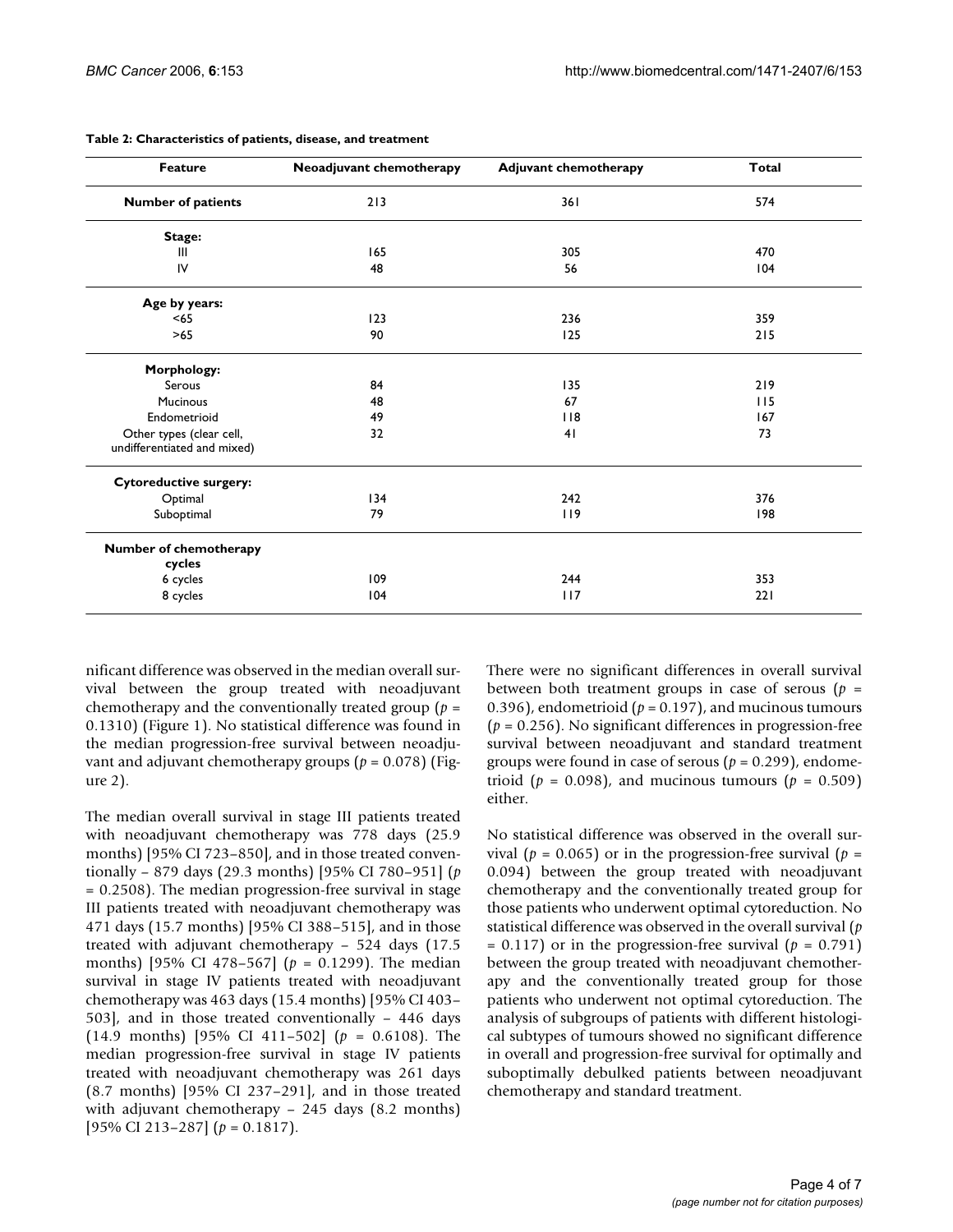

#### Figure I

Overall survival for patients with stage III and IV ovarian cancer in the neoadjuvant chemotherapy and adjuvant chemotherapy groups.

After the neoadjuvant chemotherapy, optimal cytoreductive surgery was performed in 134 patients (63%). Optimal cytoreductive surgery was also performed in 242 conventionally treated patients (67%). Similar rates of optimal cytoreductive surgery were established in the neoadjuvant chemotherapy and conventional therapy groups for stage III patients younger than 65 years of age (79% vs. 78%). The possibility to perform optimal cytoreduction for stage III patients up to 65 years of age did not differ when choosing either adjuvant or neoadjuvant treatment  $(OR = 1.06 [0.58 - 2.00], p = 0.839)$ . Similar rates of opti-



#### **Figure 2**

Progression-free survival for patients with stage III and IV ovarian cancer in the neoadjuvant chemotherapy and adjuvant chemotherapy groups.

mal cytoreductive surgery were established in the neoadjuvant chemotherapy and conventional therapy groups for stage III patients older than 65 years of age (66% vs. 62%). Possibilities to perform optimal surgery for stage III patients aged over 65 years in comparison with the younger ones decreased – only two thirds of all patients aged over 65 years were debulked optimally. The possibility of optimal surgery was a bit greater after neoadjuvant chemotherapy, comparing to adjuvant chemotherapy, but no statistically significant difference between these treatment methods was found (OR = 1.18 [0.58–2.42], *p* = 0.626). Similar rates of optimal cytoreductive surgery were established in the neoadjuvant chemotherapy and conventional therapy groups for stage IV patients younger than 65 years of age (36% vs. 54%). The possibility to undergo optimal surgery did not significantly differ for stage IV patients younger than 65 years of age irrespectively of whether the treatment was started with surgery or with adjuvant chemotherapy (OR = 0.48 [0.12–1.83], *p* = 0.226). Similar rates of optimal cytoreductive surgery were established in the neoadjuvant chemotherapy and conventional therapy groups for stage IV patients older than 65 years of age (12% vs. 15%). The possibility of optimal surgery for the patients aged over 65 years remained the same in both groups irrespectively of whether the treatment was started with surgery or with neoadjuvant chemotherapy (OR = 0.77 [0.11–4.52], *p* = 0.741).

The possibility to perform optimal surgery after neoadjuvant chemotherapy did not significantly increase for patients with serous (OR = 0.37 [0.44–1.54], *p* = 0.543), endometrioid (OR = 0.22 [0.39–1.78], *p* = 0.639), and mucinous tumours (OR = 0.24 [0.42–1.68], *p* = 0.622).

In multivariate analysis, the independent prognostic factors for better overall survival of patients with stage III and IV ovarian cancer were optimal cytoreductive surgery (*p* = 0.0001), age (<65 years) (*p* = 0.002) and serous carcinomas ( $p = 0.015$ ). Univariate Cox analysis showed that neoadjuvant chemotherapy did not influence the overall (HR = 0.89, CI [0.74–1.08], *p* = 0.252) and progression-free survival (HR = 0.86, CI [0.71–1.04], *p* = 0.131) for patients with stage III ovarian cancer. According to the estimates of the multivariate Cox analysis, age, stage, tumour morphology, optimal surgery, and the number of the first-line chemotherapy cycles were similar predictors of overall (HR =  $0.91$ , CI [0.75–1.11], p =  $0.401$ ) and progression-free survival (HR = 0.90, CI  $[0.74-1.09]$ , p = 0.299) for the adjuvant and neoadjuvant chemotherapy groups of patients with stage III ovarian cancer.

The results of univariate and multivariate Cox analyses for patients with stage IV ovarian cancer were similar to those in patients with stage III ovarian cancer. Univariate Cox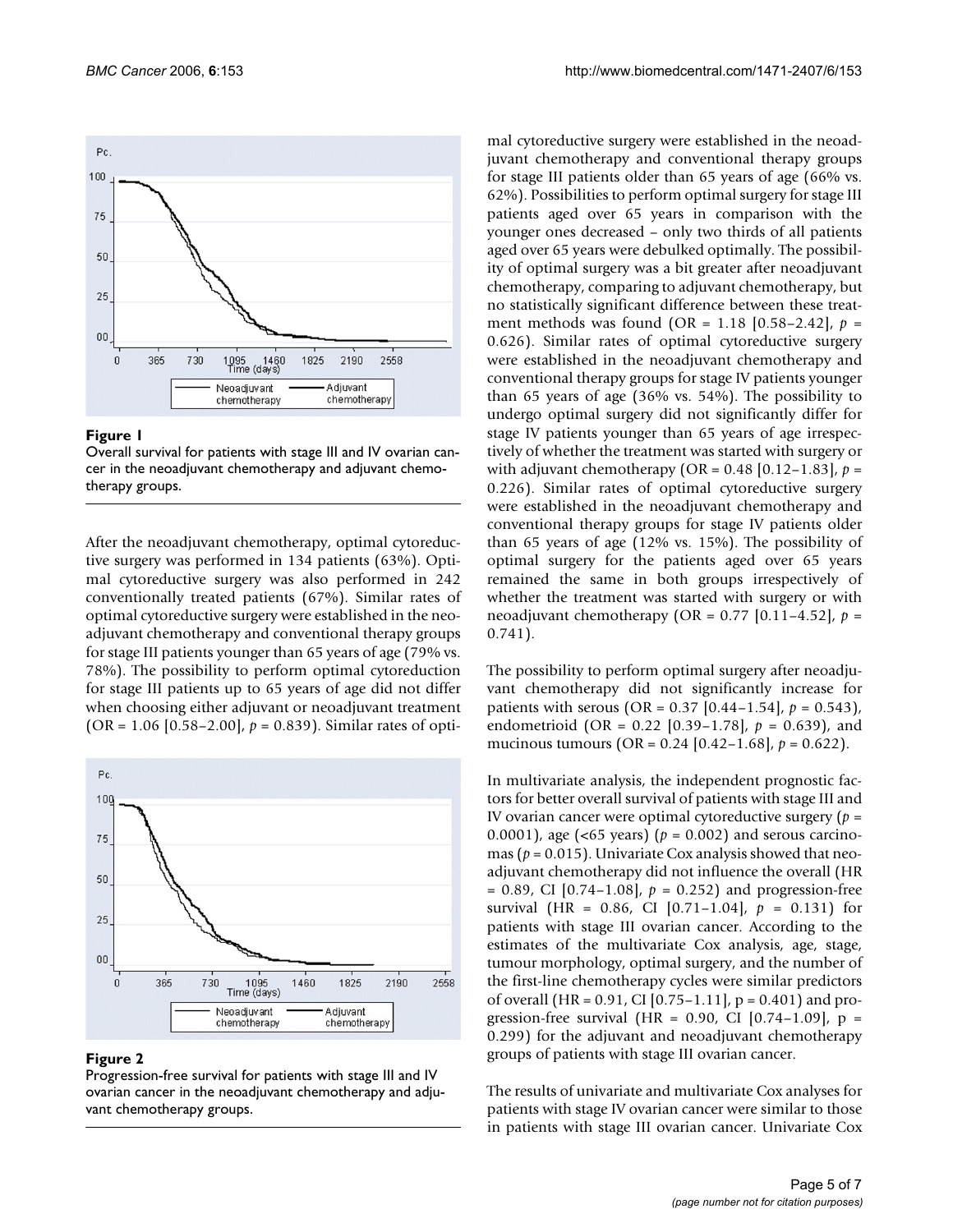analysis showed that the application of neoadjuvant chemotherapy, comparing to adjuvant chemotherapy, did not influence the overall (HR = 1.10, CI [0.74–1.64], *p* = 0.614) and progression-free survival (HR = 1.30, CI [ $0.87-1.94$ ],  $p = 0.186$ ]. According to the estimates of the multivariate Cox analysis, age, stage, tumour morphology, optimal surgery, and the number of the first-line chemotherapy cycles were similar predictors of overall  $(HR = 1, 15, CI [0.76 - 1.75], p = 0.494)$  and progressionfree survival (HR =  $1.36$ , CI [0.90–2.08], p = 0.140) for the adjuvant and neoadjuvant chemotherapy groups of patients with stage IV ovarian cancer.

# **Discussion**

Surgery influences the survival of patients with advanced ovarian cancer [23]. Vergote I. et al. showed that the median survival of patients is increased only after a complete removal of a tumour (tumour mass after cytoreductive surgery is <1 g) [24]. Optimal cytoreductive surgery is possible in only to 40–50% of patients with advanced stage ovarian cancer [3]. Five-year survival after not optimal cytoreductive surgery does not exceed 10% [25]. Instead of standard treatment by cytoreductive surgery and adjuvant chemotherapy, patients with advanced ovarian cancer are also treated with neoadjuvant chemotherapy (drug-induced preoperative cytoreduction), which in the opinion of some investigators can create better conditions for optimal cytoreductive surgery. It is believed that such treatment with neoadjuvant chemotherapy improves the survival of patients. Neoadjuvant chemotherapy makes more conservative surgery feasible and, for patients with poor performance status, decreases the risk of postoperative complications. Unfortunately, up to now no randomized studies evaluating the efficacy of neoadjuvant chemotherapy in patients with advanced ovarian cancer have been conducted. Some published studies are mainly retrospective and numbers of patients treated with neoadjuvant chemotherapy and analysed in these studies are small.

The survival of patients treated with neoadjuvant chemotherapy following cytoreductive surgery is similar to those in whom treatment was started with cytoreductive surgery [13,14,19,20,26,27]. Some studies showed that neoadjuvant chemotherapy increases the overall or progressionfree survival [8-11]. In contrast to those data, the results of our study showed that the rate of optimal surgery and survival of patients with ovarian cancer did not increase after neoadjuvant chemotherapy. Nevertheless, more advanced tumours in the group of patients who underwent neoadjuvant chemotherapy, and similar overall and disease-free survival results in both treatment groups allow for the assumption that neoadjuvant chemotherapy might have a positive impact in patients with advanced ovarian carcinomas. Prospective randomized clinical trials are needed to clarify the validity of neoadjuvant chemotherapy.

Usually, neoadjuvant chemotherapy is administered expecting that inoperable tumours will decrease in size, and it will be possible to perform optimal surgery leading to better survival results. Only a few studies showed significantly better tumour resection rates after neoadjuvant chemotherapy comparing to conventional treatment [8,17]. We established that independently of patients' age, the possibility to perform optimal surgery after neoadjuvant chemotherapy did not increase in patients with stage III and IV ovarian cancer. A similar number of optimal cytoreductive procedures in both groups shows that neoadjuvant chemotherapy administered in the presence of more extensive ovarian cancer might increase the possibility to perform optimal surgery. It was assumed that neoadjuvant chemotherapy could improve the chance of optimal surgery and survival for selected patients who cannot be debulked optimally using primary cytoreductive surgery [11]. Currently, there are no established criteria that would help to determine which treatment – neoadjuvant or adjuvant chemotherapy – should be administered to patients with advanced ovarian cancer. Future investigations are needed in order to identify patients who will benefit from neoadjuvant chemotherapy.

# **Conclusion**

There was no difference in progression-free or overall survival, although patients receiving neoadjuvant chemotherapy had a more extensive disease. The rate of optimal cytoreductive surgery was not statistically different between the neoadjuvant and adjuvant chemotherapy groups; however, neoadjuvant chemotherapy was administered in cases of more extensive ovarian cancer. Multivariate analysis did not prove that neoadjuvant chemotherapy could be an independent prognostic factor for survival, and the findings need to be investigated in future prospective randomised studies.

# **Competing interests**

The author(s) declare that they have no competing interests.

# **Authors' contributions**

A.I. initiated the study, participated in its design and coordination, carried out the study, and drafted the manuscript. A.S. carried out the study. E.J. participated in the design and coordination of the study. J.K. performed the statistical analysis. R.N. participated in the coordination of the study. E.S. participated in the design of the study and helped to draft the manuscript. S.K. participated in the coordination of the study. All authors read and approved the final manuscript.